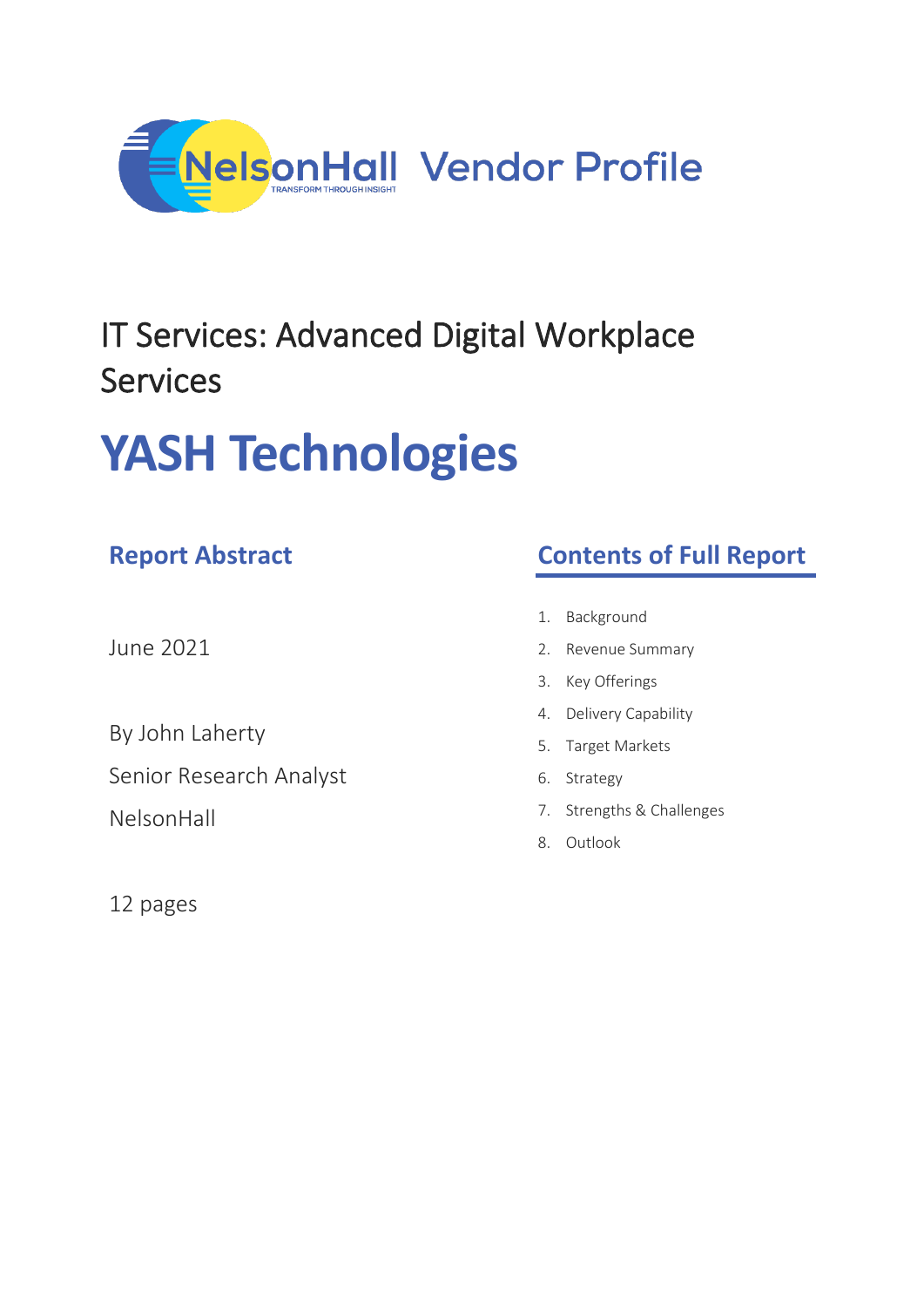

#### **Who is This Vendor Assessment For?**

NelsonHall's digital workplace services profile on YASH Technologies is a comprehensive assessment of YASH's offerings and capabilities, designed for:

- Sourcing managers monitoring the capabilities of existing suppliers of digital workplace services and identifying vendor suitability for RFPs
- Vendor marketing, sales, and business managers looking to benchmark themselves against their peers
- Financial analysts and investors specializing in the IT services sector.

### **Key Findings & Highlights**

YASH Technologies (YASH) was founded in 1996 and is headquartered in East Moline, IL. It offers a range of IT services, including consulting, application, and IT infrastructure services. YASH has ~450 clients globally, and many of the largest clients are also its oldest clients. While it has global operations, including ~40 campuses globally, Indian-based resources account for ~70% of its ~6k total workforce.

YASH provides digital workplace services as part of its infrastructure management services (IMS); it has ~300 service desk agents providing multi-language support across 14 global service desks (including India, Singapore, U.S., London, Romania, Germany, Switzerland), supporting ~150,000 global end-users.

## **Scope of the Report**

The report provides a comprehensive and objective analysis of YASH's digital workplace services offerings and capabilities, and market and financial strengths, including:

- Identification of the company's strategy, emphasis, and new developments
- Analysis of the company's strengths, weaknesses, and outlook
- Revenue estimates
- Analysis of the profile of the company's customer base including the company's targeting strategy and examples of current contracts
- Analysis of the company's offerings and key service components
- Analysis of the company's delivery organization including the location of delivery locations.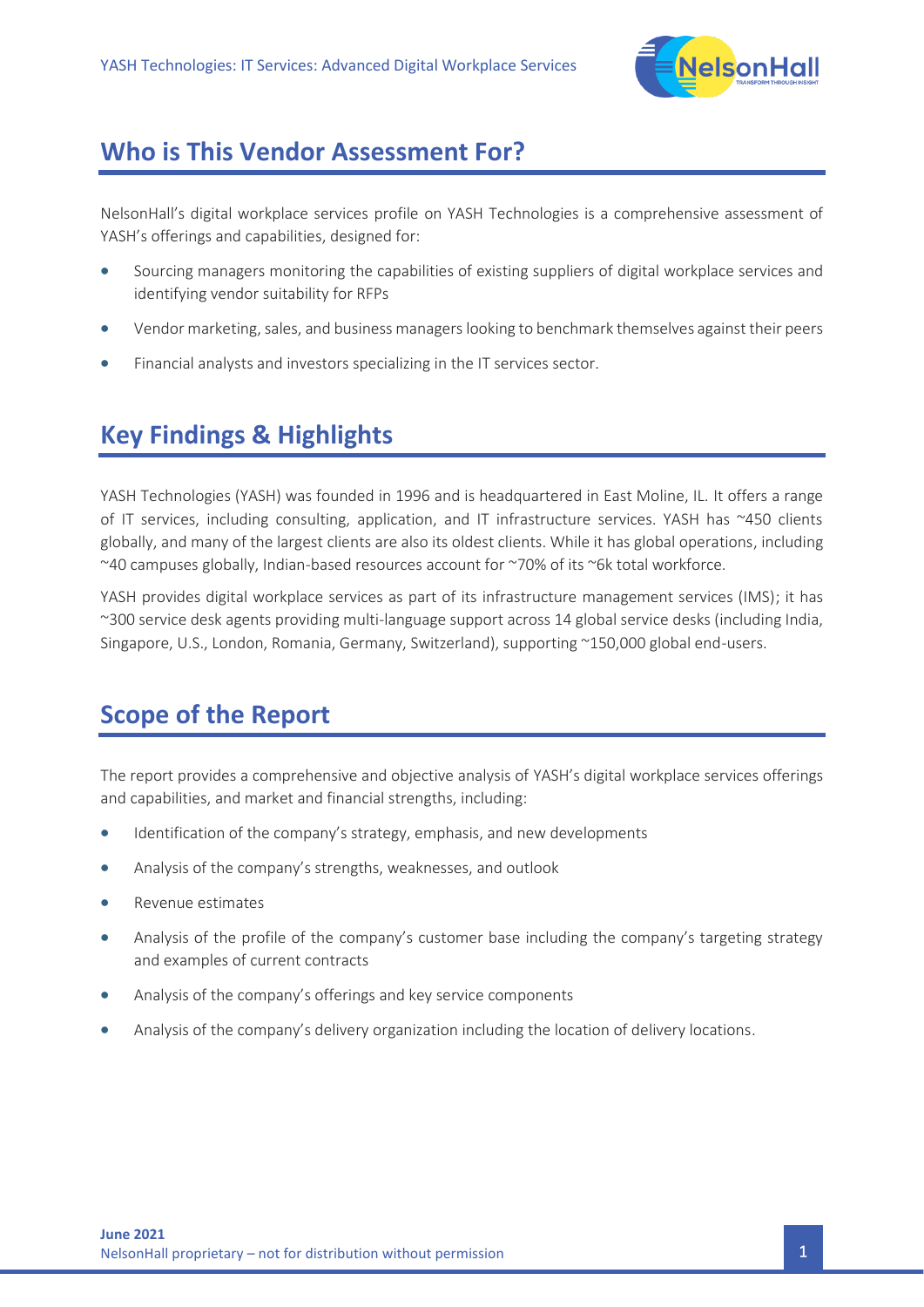

## **Digital Workplace Services Vendor Assessments also Available for:**

- Atos
- Capgemini
- CompuCom
- Computacenter
- CSS Corp
- DXC Technology
- Fujitsu Services
- Getronics
- Infosys
- LTI
- Mindtree
- Mphasis
- NTT DATA
- T-Systems
- TCS
- Tech Mahindra
- Unisys.